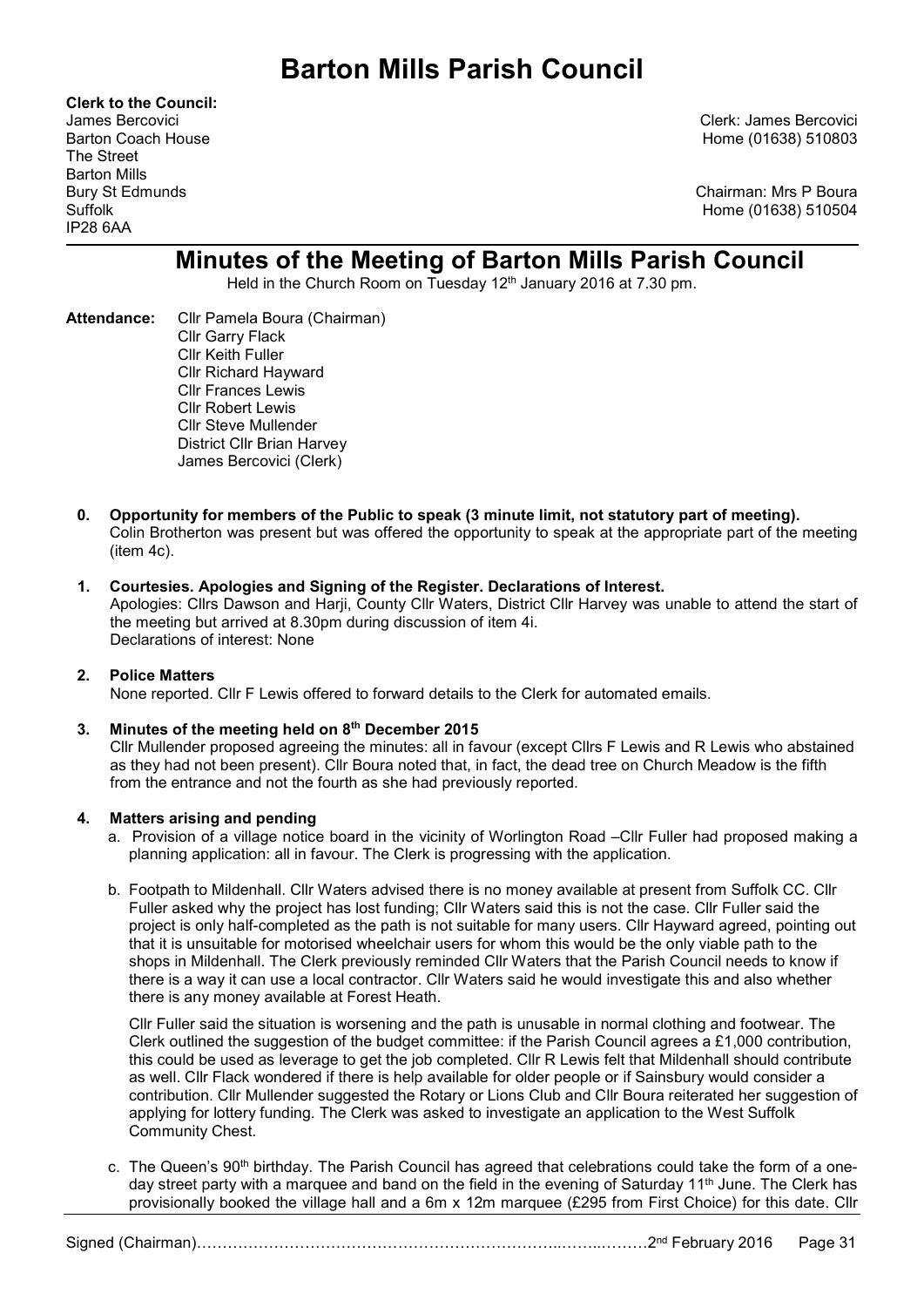Harii had suggested limiting the funding to £1,000. Cllr Dawson had offered to compile a list of local bands. The Clerk advised the December meeting that Cllr Dawson had advised that a couple of bands had expressed interest but reports that she has not had a single call in response to her advertisement.

Cllr Boura thought it would be sensible to book a headline band. Cllr Hayward suggested reaching out to the Americans in the community and wondered whether Zak FM would be interested in covering the event and broadcasting from Barton Mills. Cllr F Lewis said she would be happy to liaise with Cllr Dawson on this. Cllr R Lewis suggested an attraction for children could be booked.

Colin Brotherton had suggested that the village purchase a beacon which could be lit as a focus of the evening. Cllr Dawson had found one online for £865 plus delivery. Cllr Flack asked where it would be positioned; Cllr Hayward said it would have to be on the edge of the field. Cllr Boura liked the idea of a permanent memorial to the occasion. Cllr Hayward expressed concern about the public liability of the manufacturer. Cllr Boura proposed a maximum budget of £500 for this and suggested that if the balance could not be raised, the project would be cancelled: all in favour. Cllr Waters said he would match this.

Colin Brotherton had discussed the manufacture of the beacon with Mildenhall Academy and said Barton Mills would have to pay only for materials. He thought a pole would cost only around £100 to install. Cllr F Lewis thanked Colin Brotherton for his work and the idea but thought a beacon was not a good idea for Barton Mills. She had been to look at the Beck Row beacon (on the nature reserve) which was on a six metre pole and, she thought, not attractive. She thought it unsuitable for the playing field. She had asked a Beck Row councillor about its usage and was told it had last been used about three years ago and only three or four times in the 28 years it had been in situ. She had also learned that the beacon is owned by Forest Heath and is situated on their land so Forest Heath pays for its maintenance and insurance. She thought it would be necessary to locate a beacon away from hedges and trees and wondered, whilst it would be used in June, when else it would be used. She wondered about maintenance and said that current health and safety laws required a special gas cylinder for the flame and said, also, that there were insurance requirements including a risk assessment to be undertaken every time the beacon was to be lit. She thought the Parish Council should abandon the idea and said she had possible alternatives.

Cllr Fuller said the frequency of use was not necessarily representative of its benefit, saying that he regarded this as a legacy. He pointed out there are occasions when there is a national lighting of beacons. Cllr R Lewis said not enough is known about the implications of having a beacon in terms of insurance, lighting, location and maintenance. Cllr Boura thought these concerns should be investigated before the idea is abandoned; there was general agreement on this. Cllr Hayward said Colin Brotherton could proceed with obtaining costings. He said he would do this and consider other practical concerns raised.

 Cllr F Lewis suggested, as an alternative, that if the bike ramps are to be removed, a public picnic area could be created including a brick barbecue. Cllr Flack thought it would be better located near the play area and Cllr Boura agreed. Cllr Hayward thought this could happen as well as the beacon.

d. Defibrillator. The cost of a defibrillator is between £1400 and £2200. Cllr Boura suggested the 100 Club could be approached. Cllr R Lewis agreed this could be invaluable for the village and said he would ask Barry Klatt for permission to keep the phone box where it is. Cllr R Lewis observed that the phone box is still in use. The Clerk suggested this was probably because it is cheaper for BT to maintain it as a working telephone box than to decommission it. Cllr F Lewis expressed concerns about the security of the defibrillator; Cllr Boura explained how the scheme works. Cllr Boura had asked the Clerk to ascertain whether there is support for this within the community via the Barton Miller. Cllr R Lewis said someone had already approached him saying it is a good idea. Cllr Flack questioned its merits, suggesting doctors' opinions should be sought. Cllr F Lewis suggested the church porch as a possible location as it is always unlocked; Cllr Harvey thought a telephone connection is necessary. Cllr Boura suggested possible ways of raising funds including a barbeque and fundraising at the Bell (given its proposed location). Cllr Hayward asked how people would know about the defibrillator; they would be told of its location when they make an emergency call. Cllr Dawson enquired if there is an ongoing cost; the Clerk was unaware and Cllr Harvey thought not. Cllr Boura said BT sponsors the provision of electricity where phone boxes are used.

Cllr Boura said it would be necessary to approach BT formally about this. The Clerk said a budget would need to be agreed; Cllr Boura suggested the Bell might be persuaded to spearhead a fundraising campaign or that the solstice event could possibly raise money towards this. Cllr Harji asked if Barry Klatt was willing to site the defibrillator in the phone box; Cllr Boura advised that Cllr R Lewis had discussed this with Barry Klatt and said this was not a problem. The clerk was asked to obtain more information from the Community Heart Beat Trust.

Cllr Boura said that around £2,000 would be needed for this project. Cllr R Lewis thought it may be possible to include this as one of the Solstice fundraising campaigns and thought around £500 may be raised this way; he said he would discuss this with Barry Klatt. Cllr Boura said Cllr Waters had offered to contribute and asked if all councillors wanted to proceed; they did. Cllr Mullender suggested asking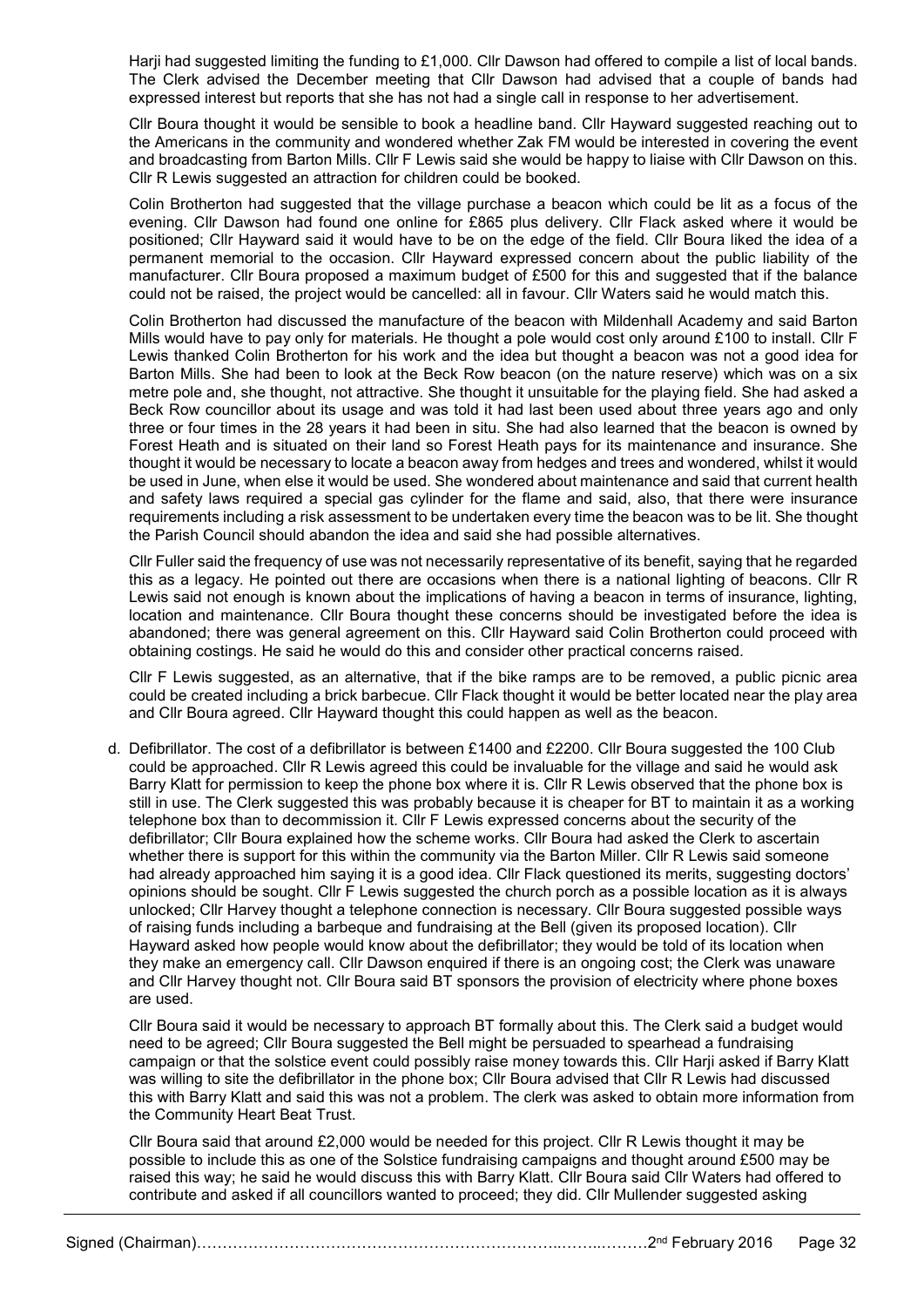Gazeley Parish Council about their experience of fundraising for this and about other practicalities.

e. Proposed pavement sign. Cllr Mullender had proposed a sign to advertise meetings. He said he had the frame and base and that appropriately worded vinyl stickers were all that would be necessary. Cllr R Lewis said these could be ordered in Mildenhall. Cllr Boura said the wording would have to be decided. Cllr Mullender confirmed he has the frame and base but may need the hanging section. He said he would have a proper look at this.

Cllr Mullender advised the meeting of the condition of the sign and Cllr Boura said she would be able to paint it when the weather improves; Cllr Mullender said he would hold onto it in the meantime. Cllr Boura thought it would be cheaper to obtain lettering online. It was agreed to word the sign as advising of a meeting "Tonight".

f. BMX jumps. The Clerk had advised councillors that the additional public liability insurance premium for the jumps is £305.11 for the end portion of last year alone and over £600 for this year. The Clerk obtained installation instructions to assist with their removal. Cllr Harji had asked Dave Green to quote for the removal of the jumps: to remove them, break them down, take away and dispose of the jumps and make good the land with topsoil, he quoted £400.

Cllr Mullender had inspected the jumps and said they were very well anchored. Cllr Boura said the installation instructions showed they would not be difficult to remove. The Clerk outlined the quote received from Dave Green which Cllr R Lewis proposed accepting: all in favour.

g. 30mph flashing sign. The Clerk had contacted the Highways Department about being included in a VAS scheme as an independent member and, after discussions, Worlington has agreed to include Barton Mills in its scheme although it has been suggested that Barton Mills could start a new scheme (it was previously suggested that Red Lodge may be a suitable partner although the speed bumps there may render a VAS scheme unnecessary). Worlington has confirmed that their sign can be available to Barton Mills for the second week in their rotation and advised that someone needs to be responsible from Barton Mills for placing the sign out and for return to Worlington in time for their third week. This must be one person: Cllr Hayward volunteered to be a coordinator for this although Cllr Fuller said it should not fall on one person and said he would be willing to be part of a rotation.

Cllr Boura said she would make enquiries at the Parish Forum to ascertain if any other parishes would be interested in establishing a new rotation. Cllr Hayward suggested that Barton Mills could join the Worlington scheme until a new one is set up and offered to coordinate this. Cllr Boura though it would still be necessary to obtain police approval for the siting of the sign and the clerk was asked to pursue this.

- h. Football coaching. Cllr Fuller reported that he had discussed requirements with the company that provided coaching in 2013; they had indicated a 10% increase in their charges which he estimated at around £135 per two-hour session for two suitable coaches. Sessions would be for up to 24 six to 16-year olds. Cllr Boura thought it would be better to leave this until the Easter holiday; Cllr F Lewis agreed. Cllr R Lewis thought the summer would be better still. Cllr Fuller said he would liaise with Cllr Harvey who arrived at the meeting at this point. He said the funding was available for the 2015/16 financial year so Cllr Fuller said he would be flexible in the timing of the sessions.
- i. The coffee caravan project has funding to provide cream teas at village venues in May/June and possibly July in celebration of the Queen's birthday. Cllr Boura said this would be aimed in particular at socially isolated people and those with dementia but all would be welcome. She said it would be desirable to book the village hall as well and thought the best date offered for this would be 17th May. She suggested the Parish Council should pay for the hall hire (probably just a couple of hours). Cllr R Lewis suggested that Social Services could be asked to help promote this; Cllr Boura agreed the self-generated publicity of the organiser needs to be supplemented. Cllr Mullender suggested contacting the Alzheimer Society.
- j. Creation of a "Bee World" on the edge of the playing field. Cllr Boura has already emailed to all councillors. She advised that it is better to plant in the autumn. Cllr F Lewis asked if the land near the A11 could be used for this but Cllr Boura said it would need clearing. Cllr R Lewis thought it a good idea. Cllr Boura said she will apply and it was suggested that Dave Brown could be asked to clear a suitable area when he is taking up the BMX jumps.
- k. Next Parish Forum Meeting: Wednesday 20th January at Barton Mills Village Hall, 6.30 for 7pm. Cllr Boura asked if any other councillors were interested in attending. Cllr R Lewis said he planned to attend and Cllr Hayward said he would do as well. Cllr F Lewis said she could help with refreshments.
- l. Play equipment: broken climbing frame platform. Cllr Boura said she had discovered the platform hanging down, broken across the bolt holes. A new platform had been ordered. Cllr R Lewis asked if this could be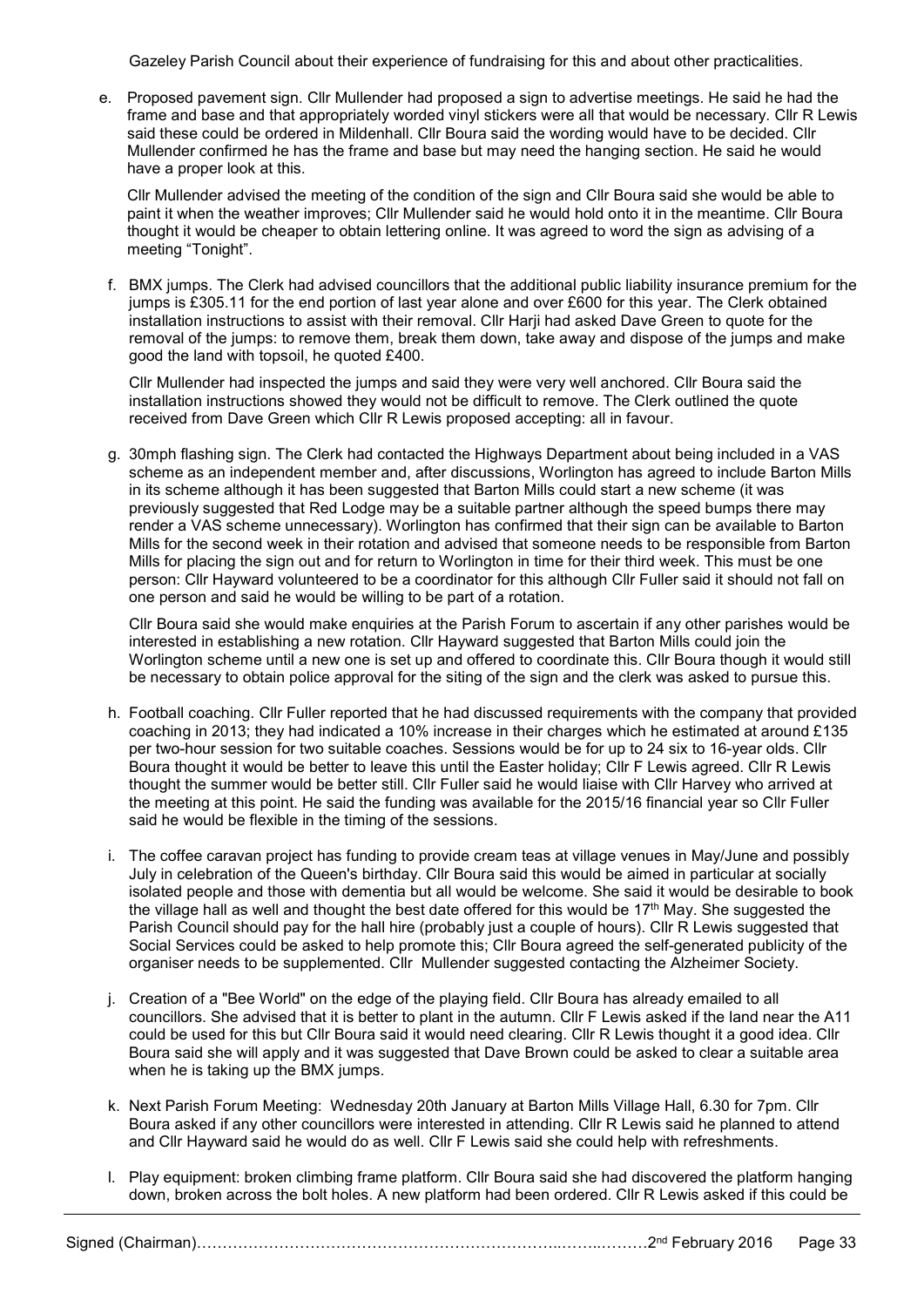claimed on the insurance but Cllr Boura thought it would just be wear and tear.

m. Village Spring Clean. Forest Heath and St Edmundsbury councils are fully supporting the 'Clean for the Queen' campaign and are hoping that local organisations, groups, schools and businesses will also do their bit. Litter picking events can be planned for any time but the 'Clean for The Queen' weekend is on March 4<sup>th</sup>-6th 2016. This can be officially registered and advertised online at: cleanforthequeen.co.uk. FHDC is offering support by supplying litter picking equipment and collecting any bags of litter after the event, but has limited supplies available. Cllr F Lewis said she would be unable to be involved that weekend but outlined what a coordinator for this event does. The Clerk was asked to advertise this in the Barton Miller for Saturday 5<sup>th</sup> March from 9-12pm. Cllr Boura suggested councillors consider areas in need of attention.

# 5. Reports from the District Councillor

Cllr Harvey discussed the West Suffolk Hub consultation document which Cllr Boura offered to email to councillors interested. He discussed the proposed anaerobic digester plant at Bay Farm in Red Lodge and said, from his experience, it would give off no smell whatsoever.

Cllr Boura enquired about the timescale for the next stage of the Development Line consultation.

Cllr Hayward asked about the Worlington Road bus stop; Cllr Harvey said this was out of his control but said he would make enquiries. Cllr Boura said it is a county issue.

Cllr R Lewis asked if he had any suggestions for obtaining funding for the footpath. He recommended discussing this with Cllr Robin Millar at the Parish Forum as he is chairman of the committee allocating funds. He also suggested looking at the West Suffolk Community Chest and any appropriate charity funding.

## 6. Finance - Standard Payments for approval (inc. VAT)

- a. £309.60 Clerk's net salary (December 2015) chq. 1377
- b. £77.40 HMRC (PAYE December 2014) chq. 1378
- c. £23.24 Clerk's expenses (December 2014) chq. 1377

## Special Payments for approval (inc. VAT)

- d. £21.34 Acting Returning Officer (election fees for uncontested election)- chq. 1379
- e. £629.89 Proludic (replacement platform for climbing frame) chq. 1380
- f. £86.80 FHDC (emptying of litter bins) chq. 1381

Cllr Flack proposed agreeing all payments: all in favour.

### **Other**

Budget and Precept – the recommendations of the finance group were distributed with the agendas. The Clerk outlined the main points. Cllr R Lewis asked about the effect of an increased number of houses in the parish; the Clerk agreed this would mean the precept per house would decrease. Cllr R Lewis proposed accepting the budget as presented: all in favour.

Cllr Hayward said there was a problem with a street light near to the corner of Station Road. The Clerk suggested this could be discussed outside the meeting.

# 7. Planning.

Note - ITALICS: Parish Council comments passed to Forest Heath DC. Bold: Forest Heath DC decision

# General and for consideration:

### Awaiting Forest Heath decisions and pending appeals:

- a. DC/15/2200/VAR 26c Worlington Road Proposed 9 no. dwellings and 1 no. B1 office unit without compliance with Condtion 25 of DC/14/2320/FUL to allow variation of dwelling types as detailed on revised plans. Cllr Fuller proposed no objection: all in favour.
- b. DC/15/1928/FUL Plot 4 (Sandfords Nursery) Newmarket Road 1 No. two-storey dwelling with detached double garage. Cllrs R Lewis and F Lewis left the meeting for this item. Cllr Boura outlined the plans and proposed no objection with the comment that the front wall should be of a similar height to that of the adjacent bungalow: all in favour.
- c. Land Used for Car Boot Sale, Newmarket Road variation of condition 4 of planning permission F/2009/0137/COU to allow car boot sales every Wednesday commencing the third week in May up until the second week in September (inclusive). Cllr Dawson commented that during sales over the summer, cars and lorries were often backing up past Fiveways on the A11 and wondered what Highways thinks of this. Cllr Boura proposed objecting on road safety grounds: all in favour. Cllr R Lewis asked the Clerk to